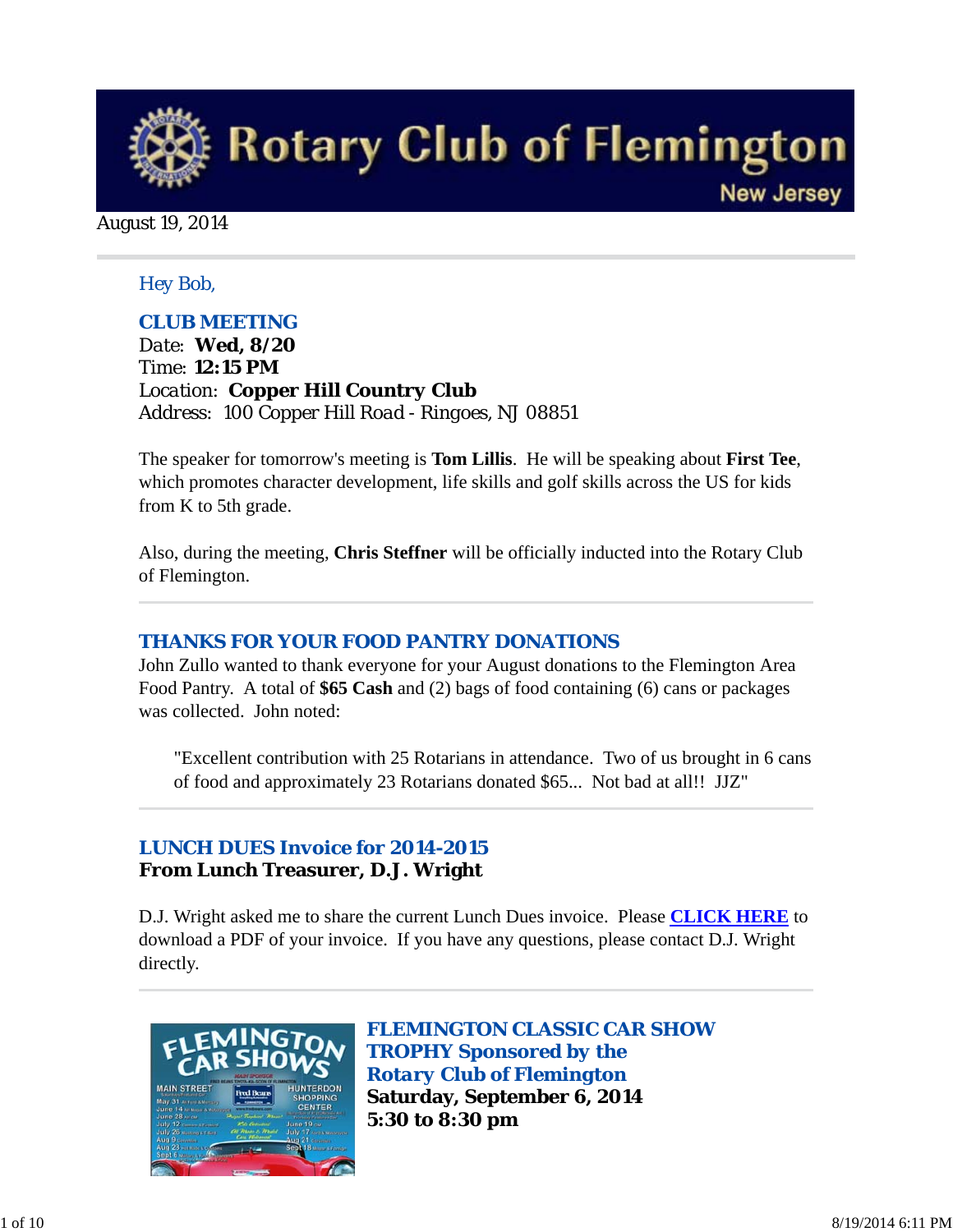

# Historic Main Street - Downtown Flemington, NJ

The Rotary Club of Flemington will be sponsoring the Trophy for the Flemington Classic Car Show on Saturday, September 6th. **Military & First Responders** are the featured vehicle of this show.

As a benefit of being a trophy sponsor, Flemington Rotary

is able to have a table at the event to help promote and display the good work we do. If you are able to attend and help out at the table, please **CLICK HERE** to generate an email to Lynn Hyman and let her know you are able to lend a hand!



## *DISTRICT 7510 COUNTY MEETING*

**Tuesday, September 23 6:00 pm Copper Hill Country Club**

The first County meeting for Hunterdon Clubs will be held on Tues, 9/23 at Copper Hill Country Club. Details will follow once they are available.

## *CLINTON SUNRISE ROTARY - PRESS RELEASE*

**Anniversary Celebrations**

**Clinton Sunrise Rotary** is celebrating its **25th anniversary** this year and the **town's 150th next year** by dedicating to the Town of Clinton a Fitness Trail at Hunts Mill Park. The trail that connects the soccer fields to Hunts Mill Pond will have six separate areas with two different types of exercise equipment.

Health and wellness is a big component in our community as Hunterdon has been noted for being one of the healthiest counties in New Jersey. The Rotary club is emphasizing health and wellness with this dedicated trail. The new fitness trail will compliment the county's Landsdown Trail that runs between Fox Lumber and the old Agway property.

The club has been raising funds for the past two years to bring this project to fruition and expects installation to take place as early as September. Members of the community will be invited to the ribbon cutting ceremony and dedication party.

As a last fundraising drive, equipment naming opportunities,equipment patrons, are available for the twelve pieces of equipment. \$500.00 for a single sponsor or a shared sponsor of \$250.00. Additionally, supporting sponsors of \$100.00 will receive recognition at the dedication. To take a sponsorship please send your checks payable to Clinton Sunrise Rotary, PO Box 5435, Clinton, NJ 08809. Or if you have any questions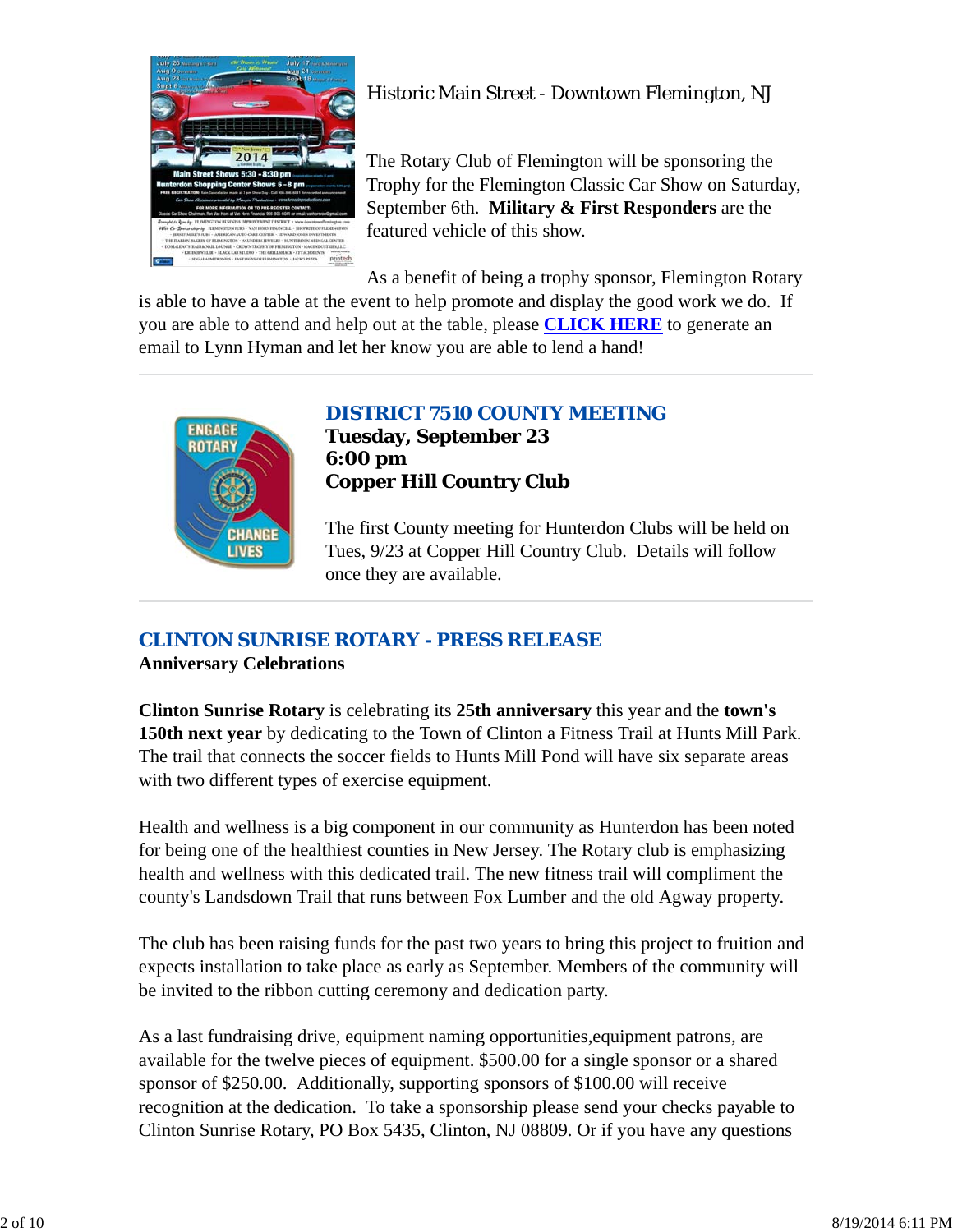## *CLINTON SUNRISE ROTARY - PRESS RELEASE* **FLU KILL. HUNGER DOES TOO. FIGHT BOTH WITH ONE SHOT!**

The Clinton Sunrise Rotary and Green Brook Family Medicine are once again Co-sponsoring a Community Flu Clinic at the Clinton Fire House on Saturday, September 27, 2014 from 9am to 12pm and at Our Lady of Lourdes Church in Readington on Sunday September 28, 2014 from 9am to 12 pm.

Dr. Ronald Frank and Dr. Sean Cook have partnered with the Rotary Clubs of Hunterdon County to donate 100% of the clinic profits to the Hunterdon County Food Pantries to help feed those in need. Last year \$6,000 was donated as a result of this program.

Bring the entire family; vaccines will be available for adults and children 6 months of age and older at this convenient one stop clinic. Preservative-free Injectable and Nasal Spray Flu Vaccines will also be available.

No co-pays or deductibles are required for participants with most major insurances. We are unable to accept insurance plans that require you to list a primary care physician on your card or NJ Family Care/Medicaid. Please present all insurance cards at the clinic. For those without insurance, or plans that Green Brook Family Medicine does not participate with, the flu vaccine cost is \$20 for the (TIV) injectable, and \$30 for the Flu Mist nasal spray.

In addition to the proceeds from the vaccination program, non-perishable food donations will be accepted for local food pantries. For additional information please call Green Brook Family Medicine at 732-356-0266.

Protect yourself and your family from the flu & Protect your neighbors from hunger.



As you know, the Rotary Club of Flemington is a member of the H.C. Chamber of Commerce. This enables all Rotarians the ability to attend a Chamber function as a "member". If someone asks you what your business is, you would explain that you are a member representing the Rotary Club of Flemington. **Click Here** to visit the Chamber website for a listing of upcoming events.

### *Hunterdon Chamber Internet Radio "THE ROTARY HOUR"* **Mondays from 11am to 12noon**

PDG Megan Jones-Holt is the host of "The Rotary Hour" on the Hunterdon Chamber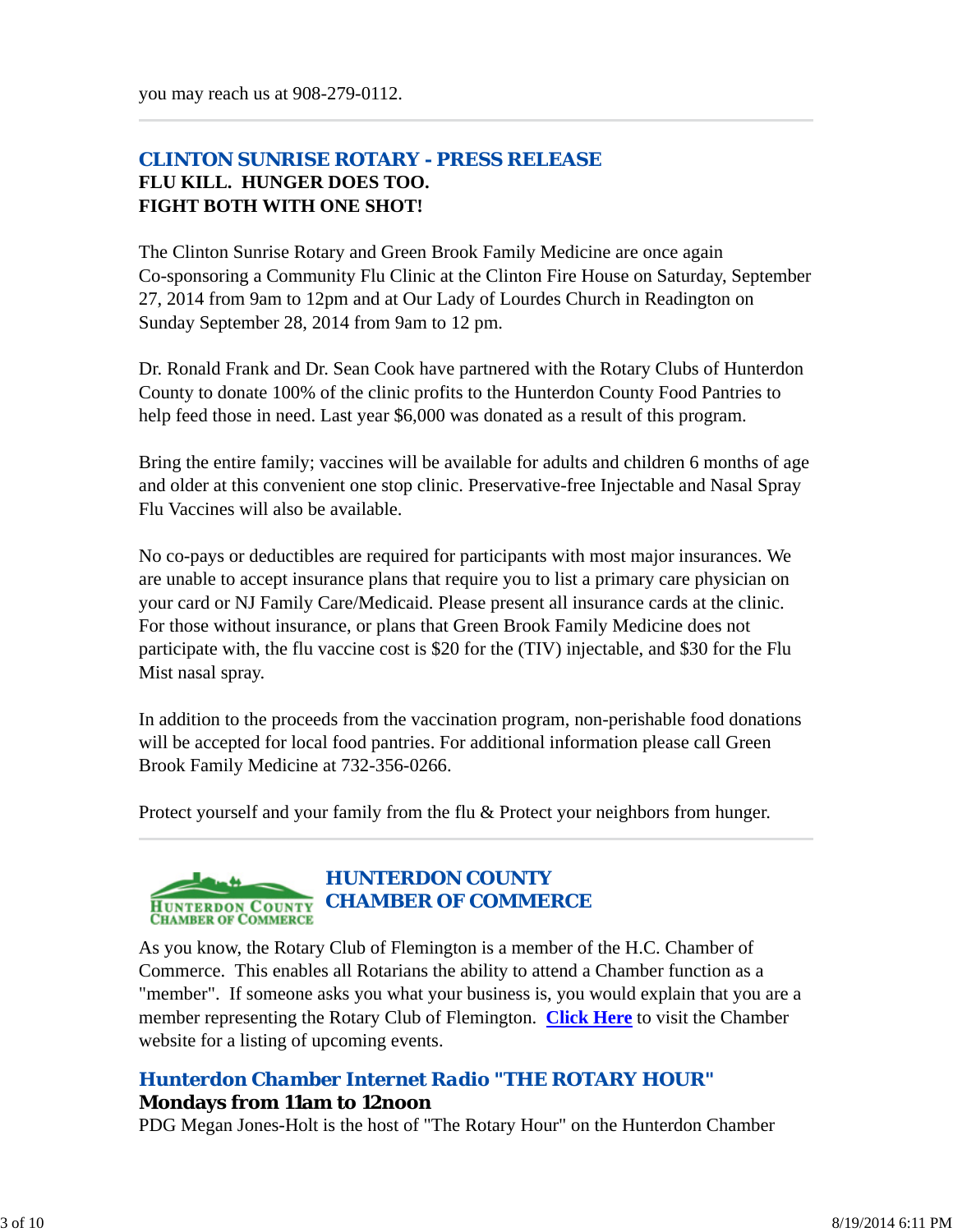Internet Radio station and is looking for guests to have on the show. If you are intersted, please get in touch with Megan at (908)894-4590 or **mjonesholt@gmail.com**. **Click Here** to listen to the Hunterdon Chamber Internet Radio station from your PC, smart phone, mobile device, etc.



If you would like to learn more about events and activities going on around Flemington, please **CLICK HERE** to visit the Flemington Business Improvement District (BID) website.

### *ROTARY DISTRICT 7510 NEWS*

**Click Here** to read the current news from our Rotary District 7510.

### *SPEAKERS & PROGRAMS BEING SOUGHT*

We are always seeking new or creative ideas for upcoming meeting programs and speakers. If you have any leads, please pass them onto Mick Schaible. **Click here** to generate an email directly to Mick.

### *UPCOMING DATES TO NOTE*

#### **Summary of Upcoming Club Meeting Programs**:

Wed, 8/20: Tom Lillis: First Tee, which promotes character development, life skills and golf skills across the US for kids from K to 5th grade. Wed, 8/27: TBA

Wed, 9/03: Geri Lordi from Greensleeves Bakeshop & Farm-to-Table Cafe that just opened in Liberty Village. They also provide vocational training and environmental stewardship education to people with special needs.

Wed, 9/10: TBA Wed, 9/17: TBA Tues, 9/23: District County Meeting at Copper Hill Country Club Wed, 9/24: **District Governor Mel Kevoe Official Visit**.

Wed, 10/01: TBA Wed, 10/08: TBA Wed, 10/15: TBA Wed, 10/22: Nancy McWilliams: Her recent trip to Iran. Wed, 10/29: **5th Wednesday Meeting**: Special Offsite Event to be announced.

**Next RCOF Board Meeting:** Thursday, 9/4/2014 at 6pm (usually the 1<sup>st</sup> Thursday).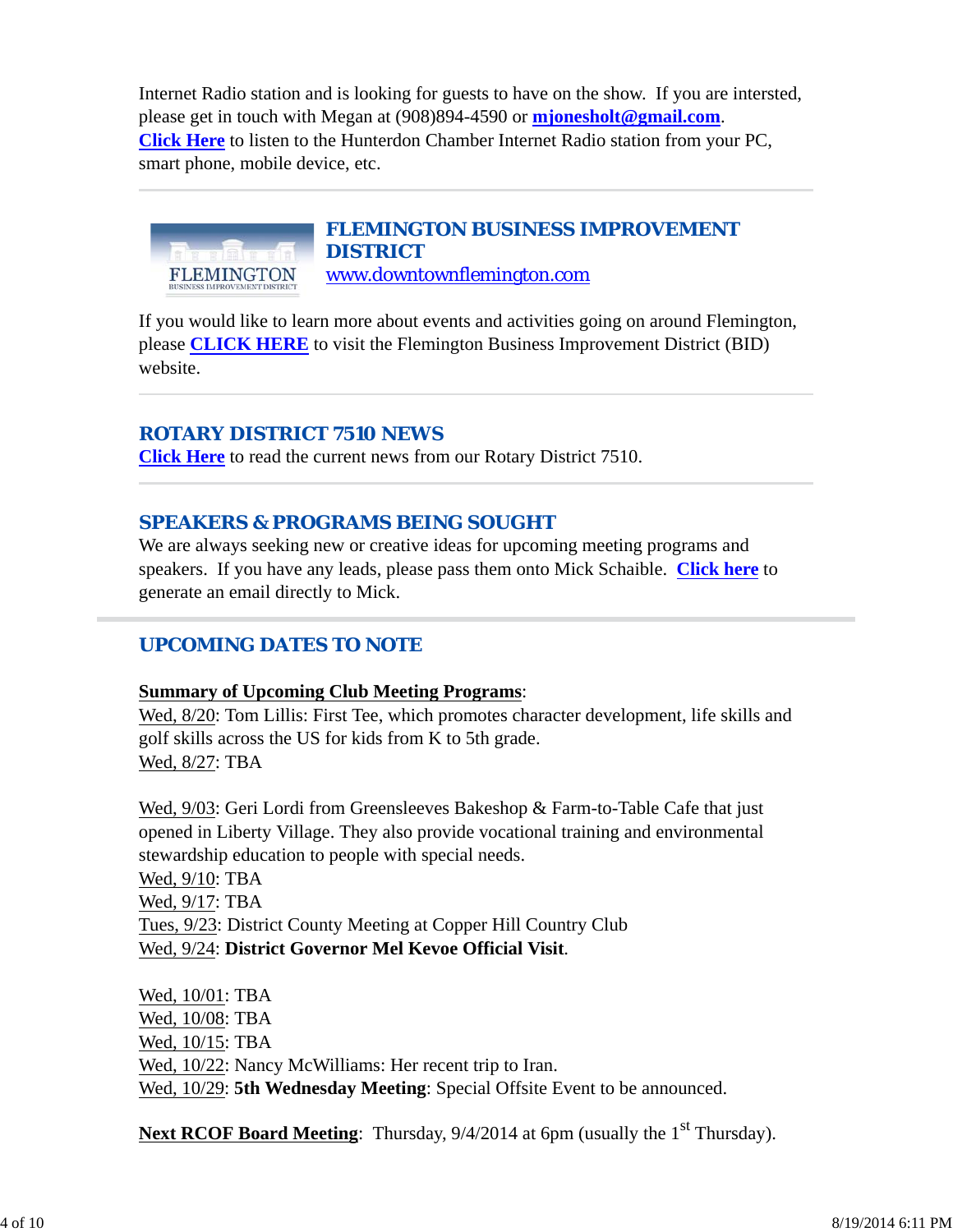**Next Membership Meeting**: Wed, 9/10/2014 at 1:30 PM (usually the 2<sup>nd</sup> Wednesday).

### **Upcoming RCOF Club Events, Fundraisers, Fellowship Events, Etc**.:

Sat, TBA: 40th Annual Pancake Day & Bake Sale Fundraiser Fri, TBA: Christmas Tree Lighting Ceremony (Main Street, Flemington)

#### **Rotary District 7510 Events & Functions:**

TBA

### *COMMITTEE LIST:*

**Click Here** to download the listing of all current Club Committee's and its members.

## *"MEMBERS ONLY" WEBSITE:*

## **Click Here for the Members Only section of the website to find:**

- 1) The "Membership Proposal Form" to propose a new member.
- 2) New Member Information.
- 3) An Online Copy of the Club Membership Directory.
- 4) A Link to All Photos Albums of the Club.

### *ROTARY WEBSITE LINKS:*

Rotary International: **www.Rotary.org** Rotary District 7510: **www.RotaryNJ.org**

### *NEARBY ROTARY CLUB MEETINGS:*

As A Rotarian, you are Welcome to attend a Rotary Club meeting anywhere in the world. Click here for the Rotary Club Locator App. Or see below for some local meetings:

#### Mondays

**Lambertville/New Hope** (6:30 pm) - Lambertville Station Restaurant; 11 Bridge Street, Lambertville NJ 08530

**Piscataway** (12:15 pm) - Radisson Hotel; 21 Kingsbridge Road, Piscataway, NJ 08854

#### Tuesdays

**Whitehouse** (12:15 pm) - Max's 22; 456 Route 22 West, Whitehouse Station, NJ 08889 **Princeton** (12:15 pm) - The Nassau Club; 6 Mercer Street, Princeton, NJ 08540 **Bridgewater-Bound Brook** (12:15 pm) - Arbor Glenn; 100 Monroe St, Bridgewater 08807

### Wednesdays

**Branchburg Township** (7:30 am): Stoney Brook Grille; 1285 Route 28, North Branch, NJ 08876

**Flemington** (12:15pm): Copper Hill Country Club; 100 Copper Hill Road, Ringoes, NJ 08851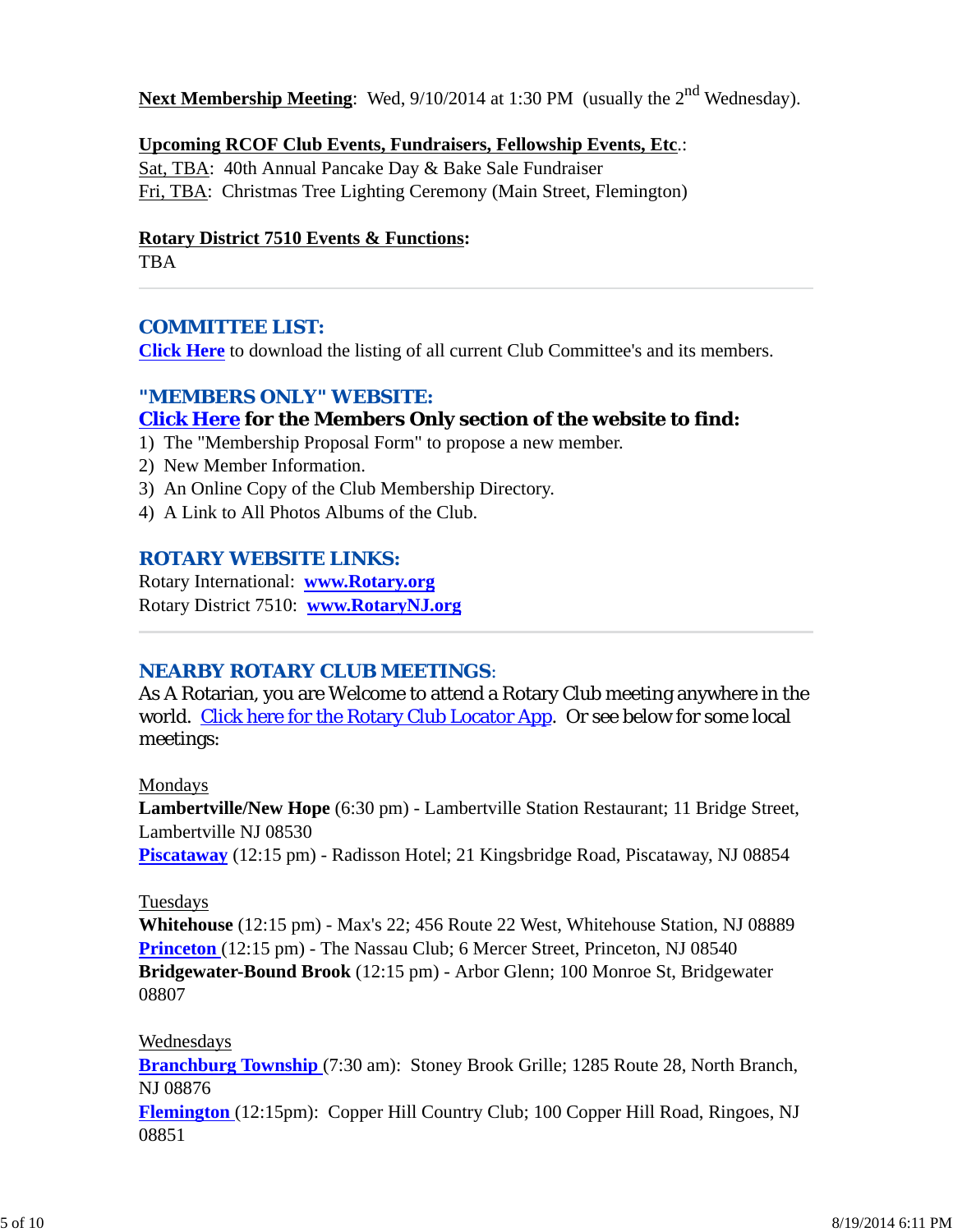**Hillsborough Township** (6:15 pm): Pheasant's Landing; 311 Amwell Road (Rt. 514), Hillsborough, NJ 08844

### Thursdays

**Clinton Sunrise** (7:30 am): Clinton Fire Department; New Street, Clinton, NJ 08809 **Somerville/Bridgewater** (12:15 pm): Bridgewater Manor; 1251 US Highway 202/206, Bridgewater, NJ 08807

**Trenton** (12:15 pm): Freddie's Tavern; 12 Railroad Avenue, West Trenton, NJ 08628

#### Fridays

**North Hunterdon** (12:15 pm): Beaver Brook County Club; 25 County Club Drive, Annandale, NJ 08801 **Princeton Corridor** (12:15pm): Hyatt Regency; 102 Carnegie Center, Rt. 1 North, Princeton, NJ 08540

#### eClub

**Rotary eClub of Hunterdon Horizon**: View website for meetings or online makeups.

## RI President's Call for Action in **2014-2015**: **"Light Up Rotary"**

# **Rotary Club of Flemington - Our 91st Year**

Founded October 3, 1923 \* Charter #1529 \* District 7510

| President                       | <b>Lynn Hyman</b>                              |  |
|---------------------------------|------------------------------------------------|--|
| President-Elect                 | <b>Mick Schaible</b>                           |  |
| Secretary                       | <b>Michele Kavanagh</b>                        |  |
| Treasurer, General              | <b>Bob Newland</b>                             |  |
| Treasurer, Lunch                | D.J. Wright                                    |  |
| Treasurer, Assistant Lunch      | <b>Harrie Copeland</b>                         |  |
| <b>Board Members</b>            | <b>Ira Liebross</b> (immediate past president) |  |
|                                 | <b>Nancy Kahl</b>                              |  |
|                                 | <b>Ken Skowronek</b>                           |  |
|                                 | <b>Joe Ziegler</b>                             |  |
| Sergeant-at-Arms                | <b>Karen Widico</b>                            |  |
| <b>RI</b> President             | Gary C.K. Huang (Taiwan)                       |  |
| District Governor (DG)          | <b>Melvin I. Kevoe "Mel"</b> (Springfield, NJ) |  |
| District Governor Elect (DGE)   | Hal Daume (Berkeley Heights, NJ)               |  |
| District Governor Nomimee (DGN) | <b>Charles Minton</b> (Union, NJ)              |  |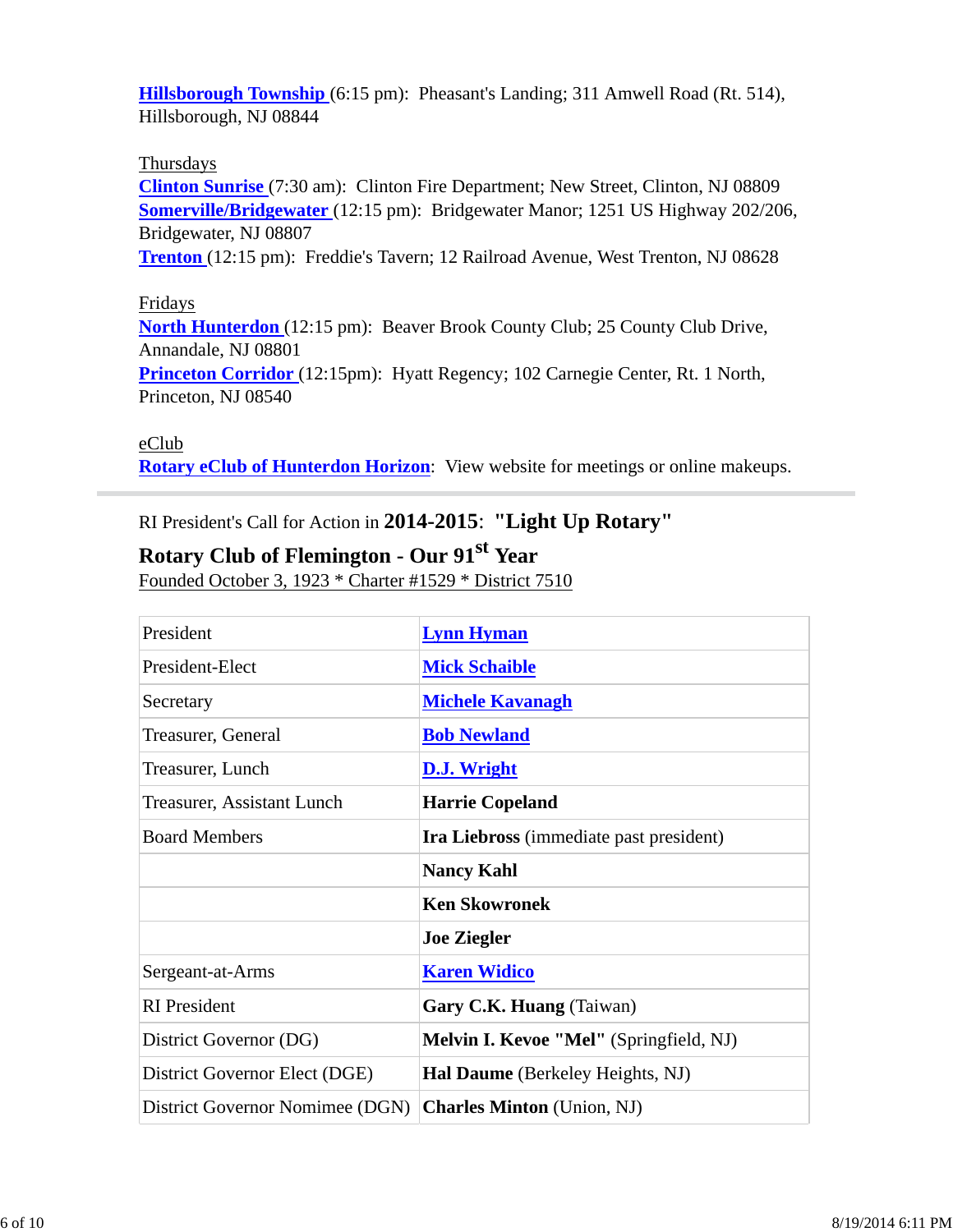Assistant District Governor (ADG) **Mike Toscani** (Lambertville-New Hope) Club Meetings: **Wednesday, 12:15 pm, Copper Hill Country Club** 100 Copper Hill Road, Ringoes 08551





*MISSION STATEMENT*: The mission of Rotary International is to assist and guide Rotarians and Rotary clubs to accomplish the Object of Rotary to ensure Rotary's continuing relevance and to help build a better world, emphasizing service activities by individuals and groups that enhance the quality of life and human dignity, encouraging high ethical standards, and creating greater understanding among all people to advance the search for peace in the world.

**THE OBJECT OF ROTARY:** The object of Rotary is to encourage and foster the ideal of service as a basis of worthy enterprise and, in particular, to encourage and foster:

**1st**: The development of acquaintance as an opportunity for service;

**2nd**: High ethical standards in business and professions, the recognition of the worthiness of all useful occupations, and the dignifying of each Rotarian's occupation as an opportunity to serve society;

**3<sup>rd</sup>**: The application of the ideal of service in each Rotarian's personal, business and community life;

**4th**: The advancement of international understanding, goodwill, and peace through a world fellowship of business and professional persons united in the ideal of service.

**THE 4-WAY TEST:** "Of the things we think, say or do:

**1st**: Is it the Truth?

2<sup>nd</sup>: Is it Fair to all concerned?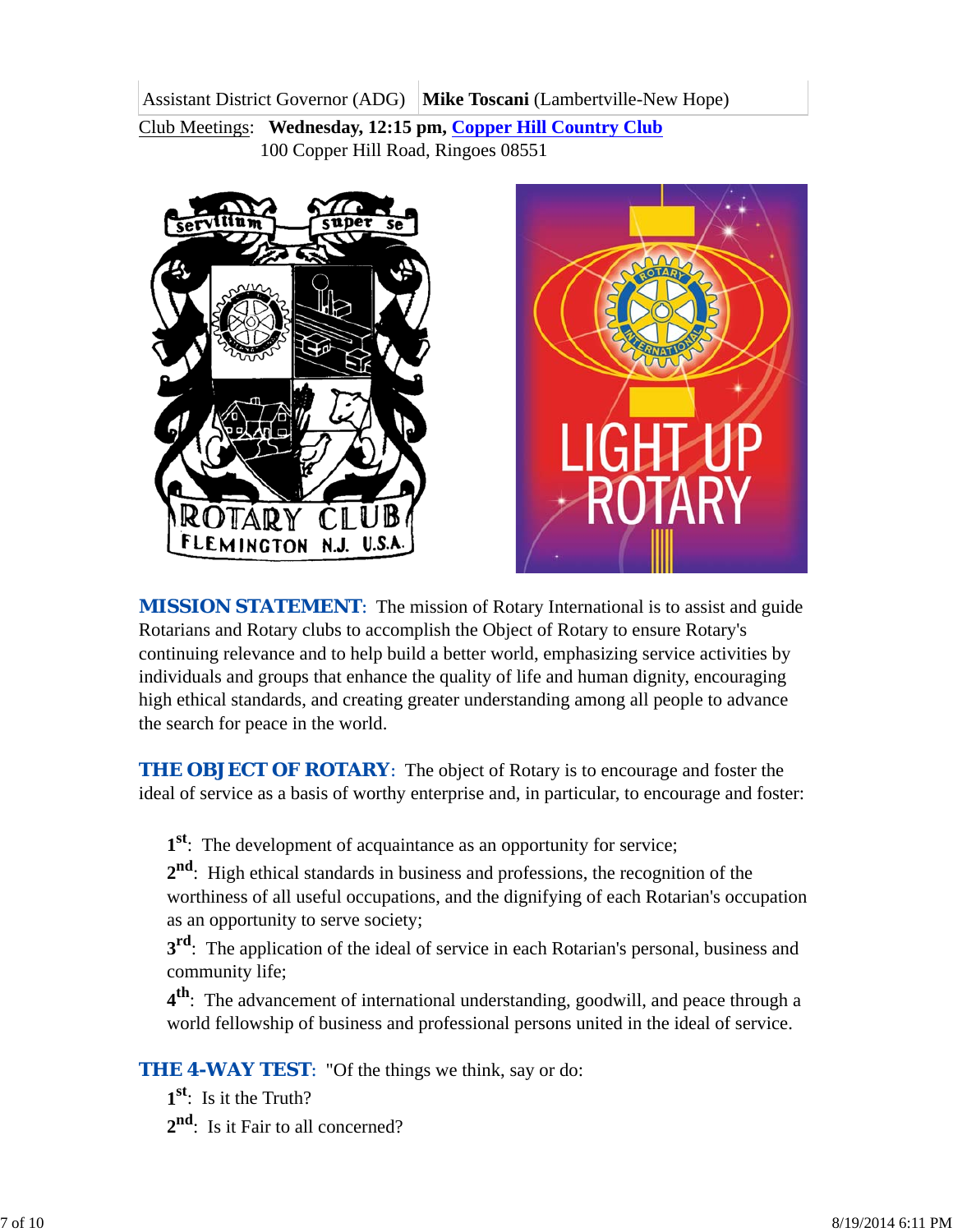- **3rd**: Will it build goodwill and better friendships?
- **4th**: Will it be beneficial to all concerned?"

### *ROTARY's AVENUE'S OF SERVICE*:

**1)** Through **Club Service**, we have fun, build lasting friendships, and make sure that our club runs well.

**2)** Through **Vocational Service**, we volunteer our professional skills to serve others and promote integrity in everything we do.

**3)** Through **Community Service**, we address local needs and work with our community to bring lasting improvements.

**4)** Through **International Service**, we meet humanitarian needs around the globe and promote world understanding and peace.

**5)** Through **Youth Service**, we work with young people to help them become the next generation of leaders, visionaries, and peacemakers.

# **2014-2015 CLUB MEMBER ROSTER Rotary Club of Flemington, NJ**

Current Number of Members: 46

| <b>Rotarian</b>                   | <b>Member Since</b> | <b>Classification</b>                    |
|-----------------------------------|---------------------|------------------------------------------|
| Black, Bruce B.                   | 2007                | <b>Health and Fitness</b>                |
| Bohler, Herbert C. (Herb)         | 1977                | <b>Specialty Advertising</b>             |
| Chittenden, Robert L. (Bob)       | 2003                | M.E.F.P. Consulting Engineering          |
| Clark, Arthur L. (Sandy)          | 1987                | Printing                                 |
| Copeland, Harrie E. III           | 1976                | Auctioneering/Banking                    |
| Davidson, James G. (Jim)          | 2002                | <b>Rubber Products</b>                   |
| <b>Erskine, John</b>              | 2014                | <b>Youth Development</b>                 |
| Ferrari, Frederick J. (Fred)      | 1964                | Orthodontia                              |
| Fisher, Charles H. (Charlie)      | 1961                | <b>Funeral Services</b>                  |
| Fisher, Thomas H. (Tom)           | 2012                | <b>Property &amp; Casualty Insurance</b> |
| Harrison, Jeffrey (Jeff)          | 1996                | Psychotherapy                            |
| Hennessy, Jr., Richard (Rich)     | 2010                | <b>Financial Advisor</b>                 |
| Hyman, Lynn                       | 2010                | Retail Banking                           |
| Kahl, Nancy                       | 2012                | Massage Therapy                          |
| Kamnitsis, Christopher P. (Chris) | 2001                | <b>Financial Planning</b>                |
| Kavanagh, Michele                 | 2013                | <b>Community Banking</b>                 |
| Liebross, Ira                     | 1997                | <b>Family Medicine</b>                   |
| Loew, Darren                      | 2002                | Orthodontics                             |
| Martin, Teresa (Terry)            | 1993                | Solid Waste/Recycling                    |
| Mazujian, Harry                   | 2004                | Clergy                                   |
| McWilliams, Nancy                 | 1992                | Psychotherapy                            |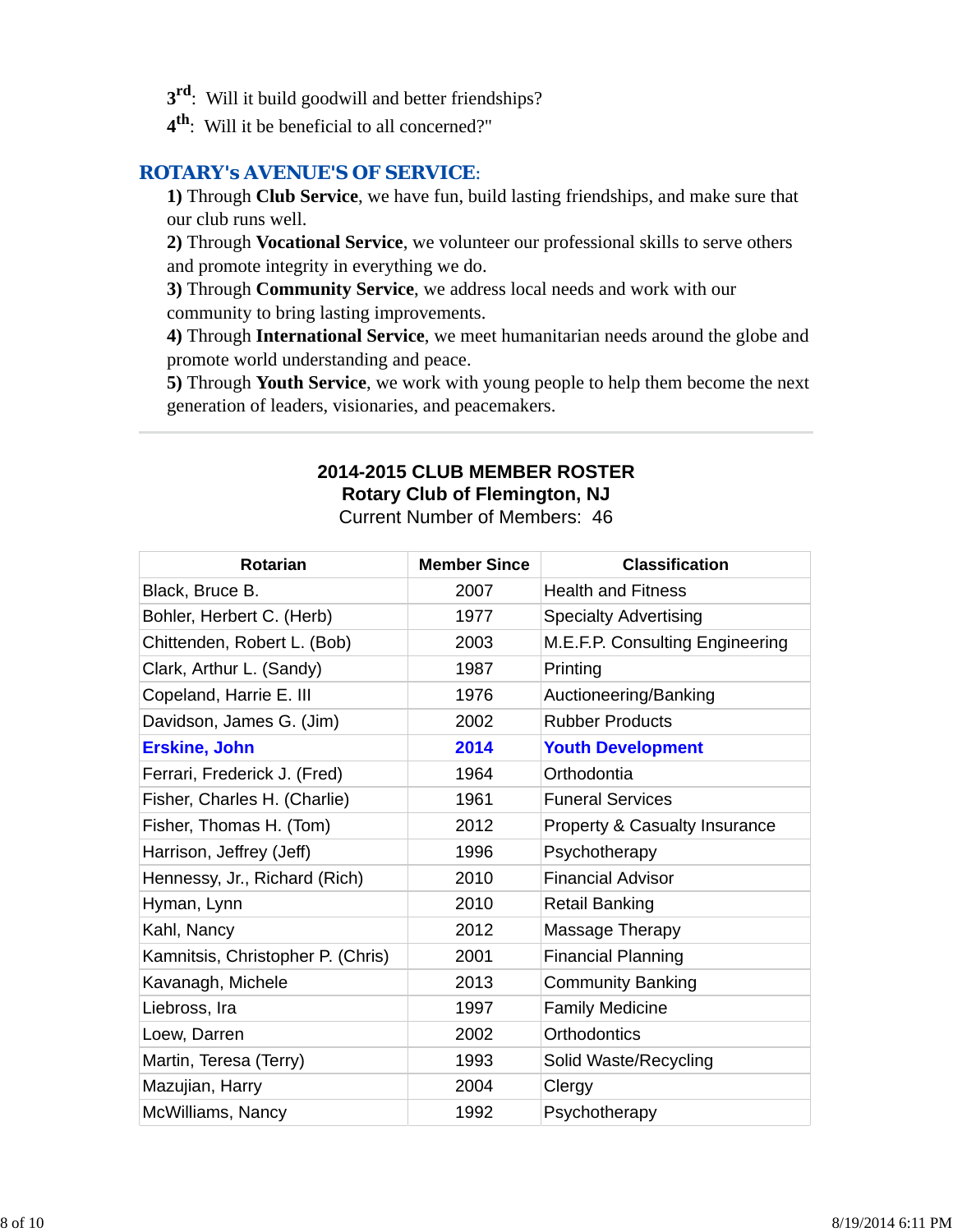| Metz, Kim                          | 2007 | <b>Technical Education</b>     |
|------------------------------------|------|--------------------------------|
| Muller, George D.                  | 1964 | <b>Cut Glass Manufacturing</b> |
| Nastasi, William (Bill)            | 1996 | <b>General Contracting</b>     |
| Newland, Robert D. (Bob)           | 1998 | Insurance                      |
| Ownes, Terry M.                    | 1987 | <b>Floor Covering</b>          |
| Phelan, Christopher J. (Chris)     | 2009 | <b>Chamber Of Commerce</b>     |
| Randolph, R. Wayne                 | 1982 | <b>Veterinary Medicine</b>     |
| Reinbacher, Otto A.                | 1997 | Clergy                         |
| Rogow, Stephen S. (Steve)          | 1973 | <b>Orthodontics</b>            |
| Schaible, R. Michael (Mick)        | 1998 | <b>Appraisal Services</b>      |
| Skowronek, Kenneth J. (Ken)        | 1994 | <b>Family Law</b>              |
| Sollner, Richard F. (Dick)         | 1962 | Air Transportation             |
| <b>Steffner, Christina (Chris)</b> | 2014 | <b>Education</b>               |
| Stothoff, Richard H. (Dick)        | 1966 | Sanitary Engineering           |
| Stout, Deborah (Debbie)            | 2013 | <b>Retail Banking</b>          |
| Thatcher, Thomas P. (Tom)          | 2006 | <b>Professional Planning</b>   |
| Weinstein, Theodore H. (Ted)       | 1994 | <b>Pulmonary Medicine</b>      |
| Widico, Karen A.                   | 1997 | <b>Public Health Services</b>  |
| Williams, Gwen                     | 1991 | Purchasing/Manufacturing       |
| Wise, Robert (Bob)                 | 1992 | <b>Hospital Administration</b> |
| Woske, Harry                       | 1977 | Cardiology                     |
| Wright, Daniel J. (D.J.)           | 2003 | <b>Funeral Services</b>        |
| Zanetti, Edward G. (Ed)            | 1971 | Plumbing & Heating             |
| Ziegler, Joseph E. (Joe)           | 1988 | <b>Investment Advisor</b>      |
| Zullo, John J. (Johnnie)           | 1987 | <b>Chemical Engineering</b>    |

Yours in Rotary Service! Bob Chittenden

**Rotary Club of Fleminton, NJ** PO Box 751 - Flemington, NJ 08822 www.FlemingtonRotaryNJ.org

Providing "Service Above Self" Since 1923



#### **Forward this email**

SafeUnsubscribe

This email was sent to bchittenden@jarengineering.com by **bchittenden@jarengineering.com** | Update Profile/Email Address | Rapid removal with SafeUnsubscribe™ | Privacy Policy.